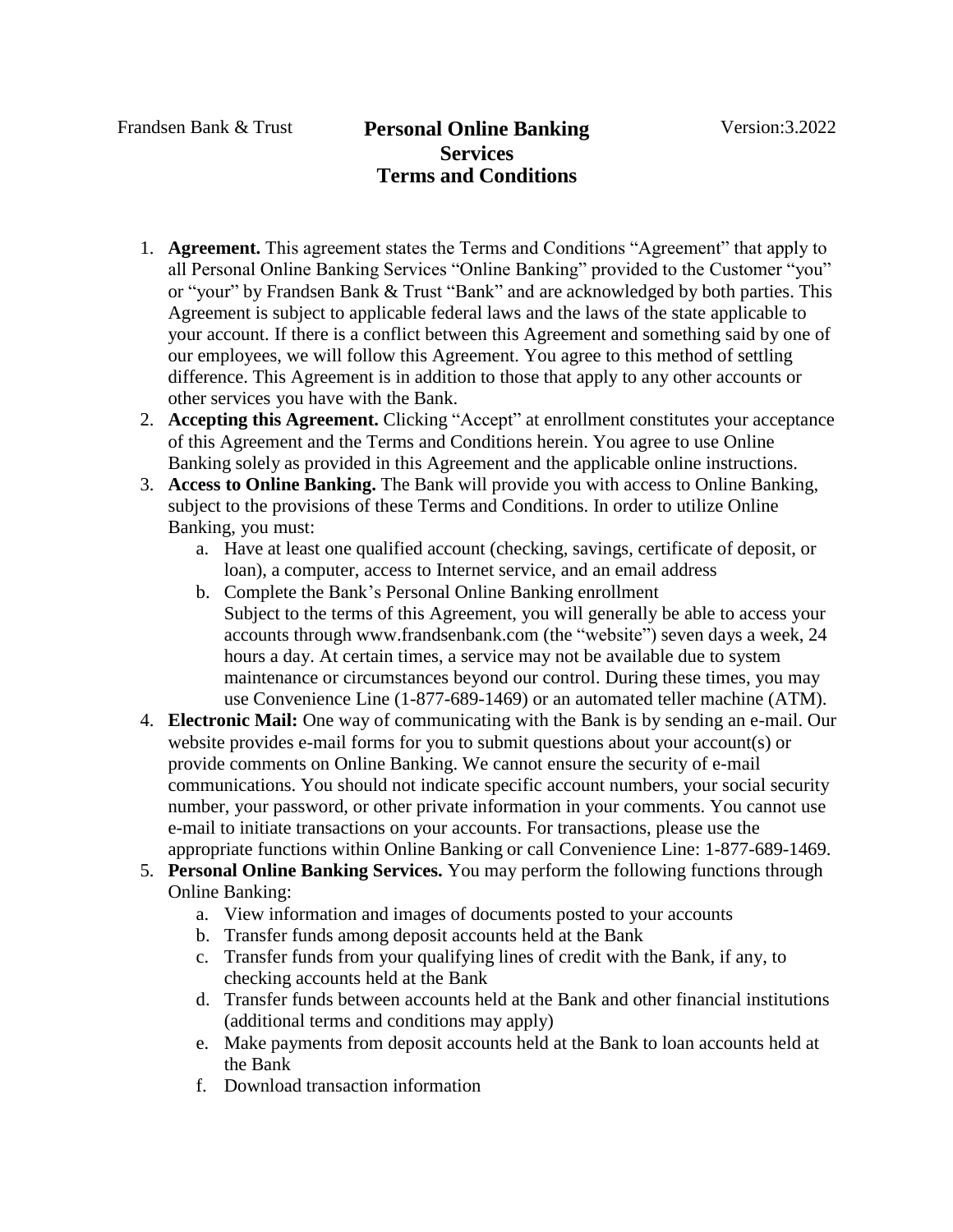- g. Initiate stop payment orders on deposit accounts held at the Bank (additional terms and conditions may apply)
- h. Receive and view account statements online (additional steps are necessary to enroll and additional terms and conditions may apply)
- i. Make payments out of your checking accounts held at the Bank using the Bill Pay function (additional steps are necessary to enroll and additional terms and conditions may apply)
- j. Set up Frandsen Mobiliti to access your account information from your mobile device (additional steps are necessary to enroll and additional terms and conditions may apply – message and data rates from your mobile device provider may apply)
- k. Access Frandsen Mobile Deposit to deposit checks over your mobile device (additional steps are necessary to enroll and additional terms and conditions may apply– message and data rates from your mobile device provider may apply) The Bank may add to, modify, or delete any of these functions at any time. You will use Online Banking for personal purposes only. Any internal transaction received by the Bank after 6:00 p.m. Central Time or on any day that is not a business day will be performed on the next business day. Whenever you initiate a transaction by use of Online Banking, you authorize the Bank to perform the transaction.
- 6. **Alerts.** Your enrollment in Frandsen Bank & Trust Online Banking and/or Mobile Banking (the "Service") includes enrollment to receive transaction alerts and notifications ("Alerts"). Alerts are electronic notices from us that contain transactional information about your Frandsen Bank & Trust account(s). Account Alerts and Additional Alerts must be managed and/or added online through the Service. We may add new alerts from time to time, or cancel old alerts. We usually notify you when we cancel alerts, but are not obligated to do so. Frandsen Bank & Trust reserves the right to terminate its alerts service at any time without prior notice to you. Methods of Delivery**.** We may provide alerts through one or more channels ("endpoints"): (a) a mobile device, by text message, (b) a mobile device, by push notification; (c) an email account, by an e-mail message; or (d) your Frandsen Bank & Trust Online Banking message inbox. You agree to receive alerts through these endpoints, and it is your responsibility to determine that each of the service providers for the endpoints described in (a) through (c) above supports the email, push notification, and text message alerts provided through the alerts service. Please be advised that text or data charges or rates may be imposed by your endpoint service provider. Alert frequency varies by account and preferences. You agree to provide us a valid mobile phone number or email address so that we may send you alerts. If your email address or your mobile device's number changes, you are responsible for informing us of that change. Your alerts will be updated to reflect the changes that you communicate to us with regard to your primary and secondary email addresses or mobile device number. Alerts via Text Message. To stop alerts via text message, text "STOP" to 99588 at any time. Alerts sent to your primary email address will be unaffected by this action. To restore alerts on your mobile phone, just visit the alerts tab in Frandsen Bank & Trust Online Banking. For help with SMS text alerts, text "HELP" to 99588. In case of questions please contact customer service at 877-213-5172. Our participating carriers include (but are not limited to)  $AT&T$ , SprintPCS, T-Mobile<sup>®</sup>, U.S. Cellular®, Verizon Wireless, MetroPCS. Limitations. Frandsen Bank & Trust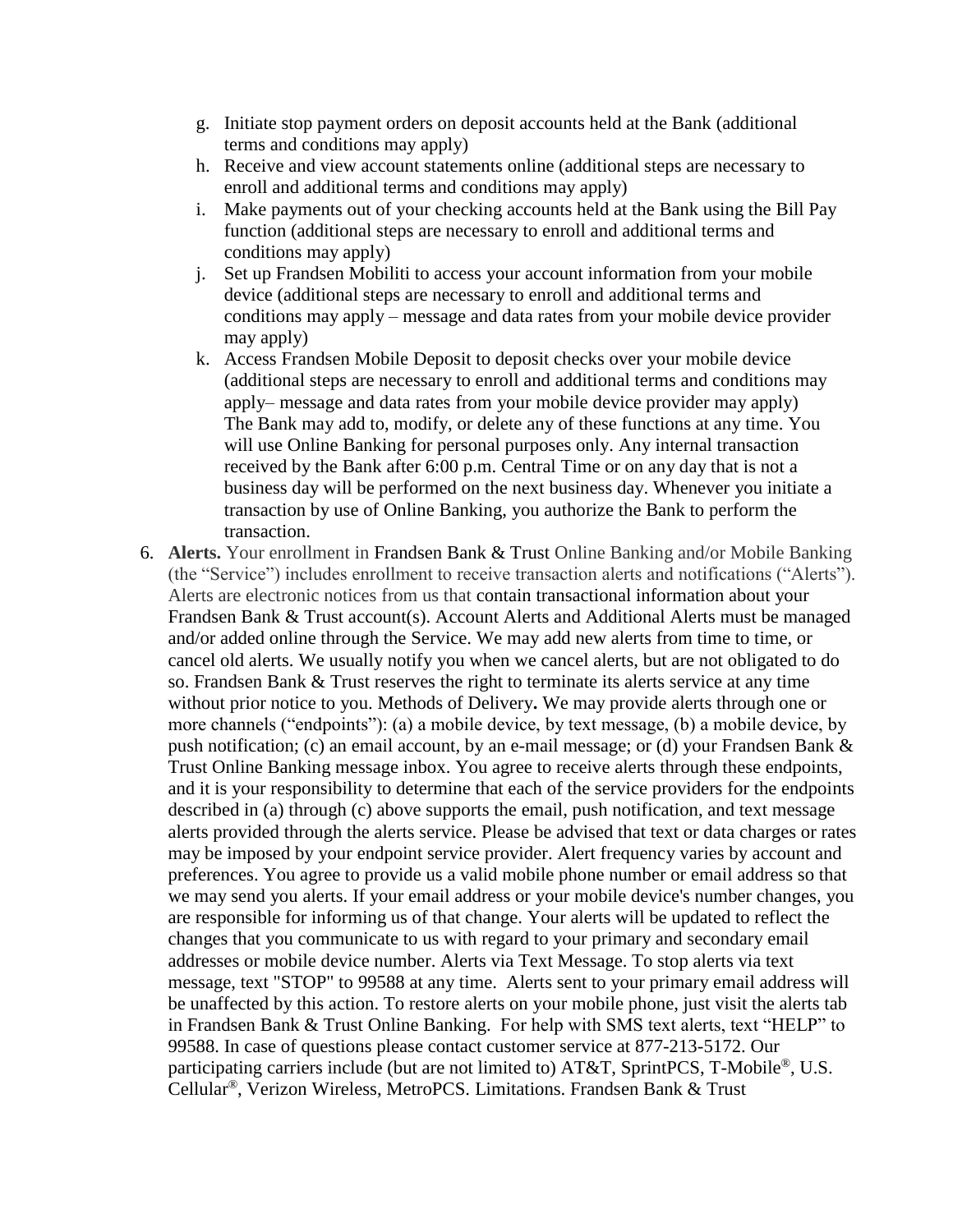provides alerts as a convenience to you for information purposes only. An alert does not constitute a bank record for the deposit or credit account to which it pertains. We strive to provide alerts in a timely manner with accurate information. However, you acknowledge and agree that your receipt of any alerts may be delayed or prevented by factor(s) affecting your mobile phone service provider, internet service provider(s) and other factors outside Frandsen Bank & Trust's control. We neither guarantee the delivery nor the accuracy of the contents of each Alert. You agree to not hold Frandsen Bank & Trust, its directors, officers, employees, agents, and service providers liable for losses or damages, including attorneys' fees, that may arise, directly or indirectly, in whole or in part, from (a) a non-delivery, delayed delivery, or the misdirected delivery of an Alert; (b) inaccurate or incomplete content in an Alert; or (c) your reliance on or use of the information provided in an Alert for any purpose. Alert Information. As alerts delivered via SMS, email and push notifications are not encrypted, we will never include your passcode or full account number. You acknowledge and agree that alerts may not be encrypted and may include your name and some information about your accounts, and anyone with access to your alerts will be able to view the contents of these messages.

- 7. **Access ID, Password, and Enhanced Security.** You must use a confidential access ID and password to access Online Banking. During your first session, you will be required to create a unique access ID and password. You may change your password at any time. Additionally, you will be asked to enroll in our enhanced security which provides you with an added layer of security protection.
- 8. **Security.** Information you provide in connection with Online Banking will be protected by advanced encryption techniques. These security measures are intended to protect this important information so that it may only be used by you; however, these security features are contingent on you protecting your access ID and password for Online Banking. You acknowledge that no list of security practices can be all inclusive and foolproof for preventing theft.
- 9. **Protecting Your Access ID and Password:** You have chosen an access ID and password to access your accounts. Except as provided elsewhere in this Agreement or as required by applicable law, you are responsible for all transactions and other activities that occur or are undertaken using your access ID and password. You are responsible for keeping your access ID and password confidential and for ensuring you have logged off of Online Banking when your session is complete to prevent unauthorized users from accessing your Online Banking account. You agree that you will be the only user of your access ID and password, that you will not disclose any of this information to any other persons. You agree to immediately contact the Bank if you know or suspect any unauthorized use of your access ID and password. You acknowledge the risk of loss resides with you if a fraudulent payment order is received by the bank in compliance with the bank's normal security procedures.
- 10. **Changes in Terms.** Except as otherwise required by law, rule, or regulation, we may change the terms of this Agreement at any time. When changes are made we will update this Agreement at [www.frandsenbank.com](http://www.frandsenbank.com/) on the effective date. You can choose to accept or decline changes by continuing or discontinuing use of Online Banking. Changes to fees or terms applicable to eligible accounts are governed by the agreement otherwise governing your account.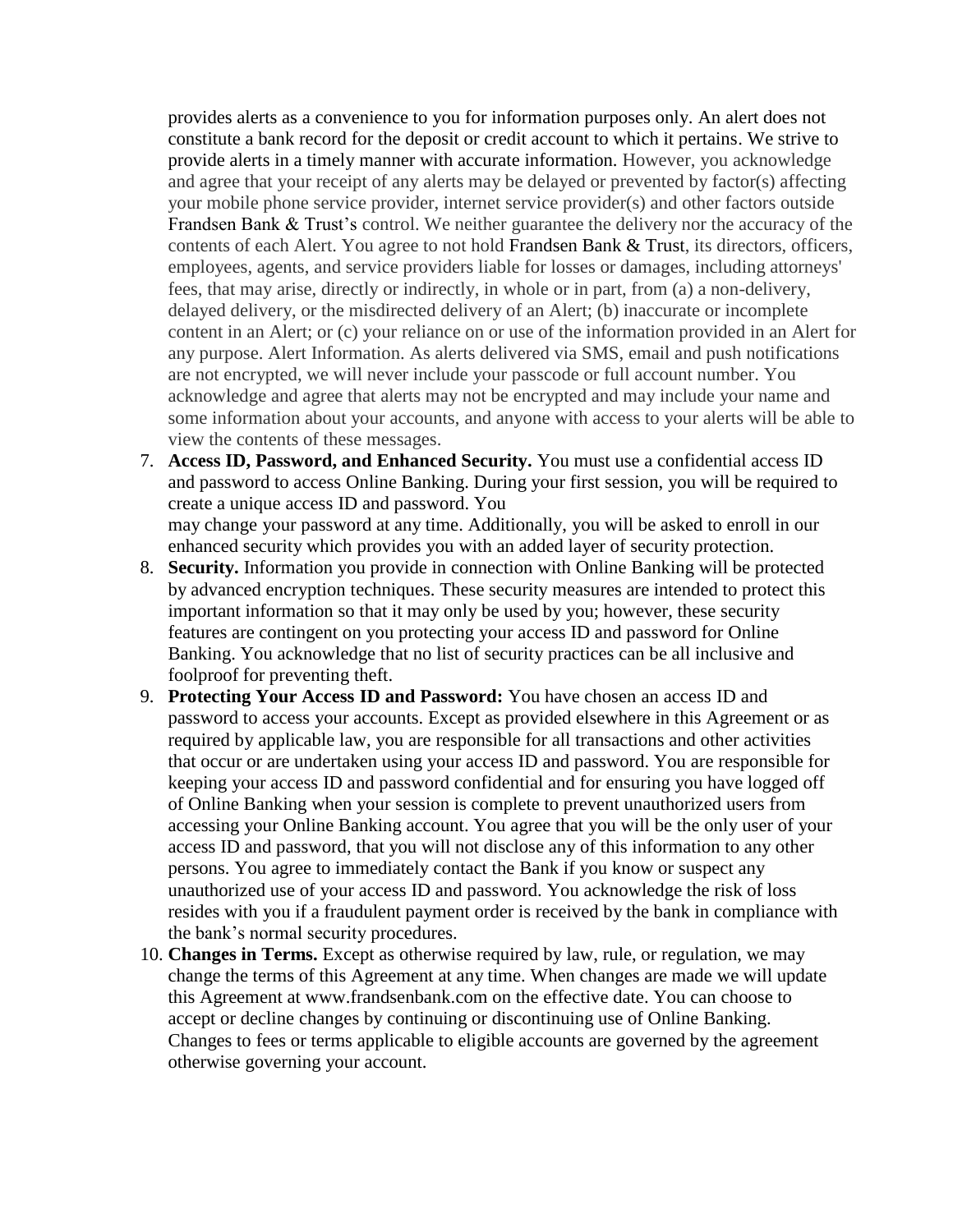- 11. **Termination.** Unless otherwise required by applicable law, the Bank may terminate this Agreement and/or your access to Online Banking, in whole or in part, at any time. Access, in whole or in part, may be reinstated by us, at our discretion, at any time. If reinstated the current Terms and Conditions at that time will apply. If you do not access your accounts via Online Banking for any consecutive three-month period, we may terminate your Online Banking Service. If you wish to cancel any of your Online Services, please contact the Bank.
- 12. **Limits on Transactions.** The Bank is not required to complete any Online Banking transactions, if:
	- a. You do not comply with any provision of these Terms and Conditions; or
	- b. The account from which a transfer is to be made and any related overdraft credit plan for such account does not have sufficient collected funds to complete the transaction; or
	- c. Any funds in any account are subject to any garnishment, attachment, execution, stay, other legal process, security interest or other lien, except in favor of the Bank; or
	- d. The Bank believes that the transaction is unauthorized, inaccurate, erroneous, or suspicious; or
	- e. You have provided incomplete or inaccurate information to the Bank; or
	- f. Completing the transaction would violate a federal or state law, regulation or rule, or any court order or administrative order, or
	- g. The transaction exceeds any amount limitation or other limitation set by the Bank.
- 13. **Fees.** There are no monthly fees for accessing Online Banking. Certain online services may be subject to additional fees, which will be disclosed when you register for those services.
- 14. **Bank's Liability.** The Bank will not be liable to you for any of the following, unless liability or loss is a result of Bank's breach of these Terms and Conditions or the gross negligence or willful misconduct of Bank or its employees or agents: (i) any damages, costs or other consequences caused by or related to Bank's actions that are based on information or instructions that you provide to the Bank; (ii) any unauthorized actions initiated or caused by you; (iii) the failure of third persons or vendors to perform satisfactorily, other than persons to whom the Bank has delegated the performance of specific obligations provided in these Terms and Conditions; (iv) any refusal of a payor bank to pay an electronic item for any reason (other than the breach of contract, negligence or willful misconduct of Bank), including without limitation that the electronic item was allegedly unauthorized, was a counterfeit, had been altered, or had a forged signature; (v) any other party's lack of access to the internet or inability to transmit or receive data; (vi) failures or errors on the part of internet service providers, telecommunications providers or any other party's own internal systems, or (vii) any of the matters described in Section 8 and 11 above.

Bank's liability for errors or omissions with respect to the data transmitted or printed by the Bank will be limited to correcting the errors or omissions. Correction will be limited to presenting electronic items to the payor bank.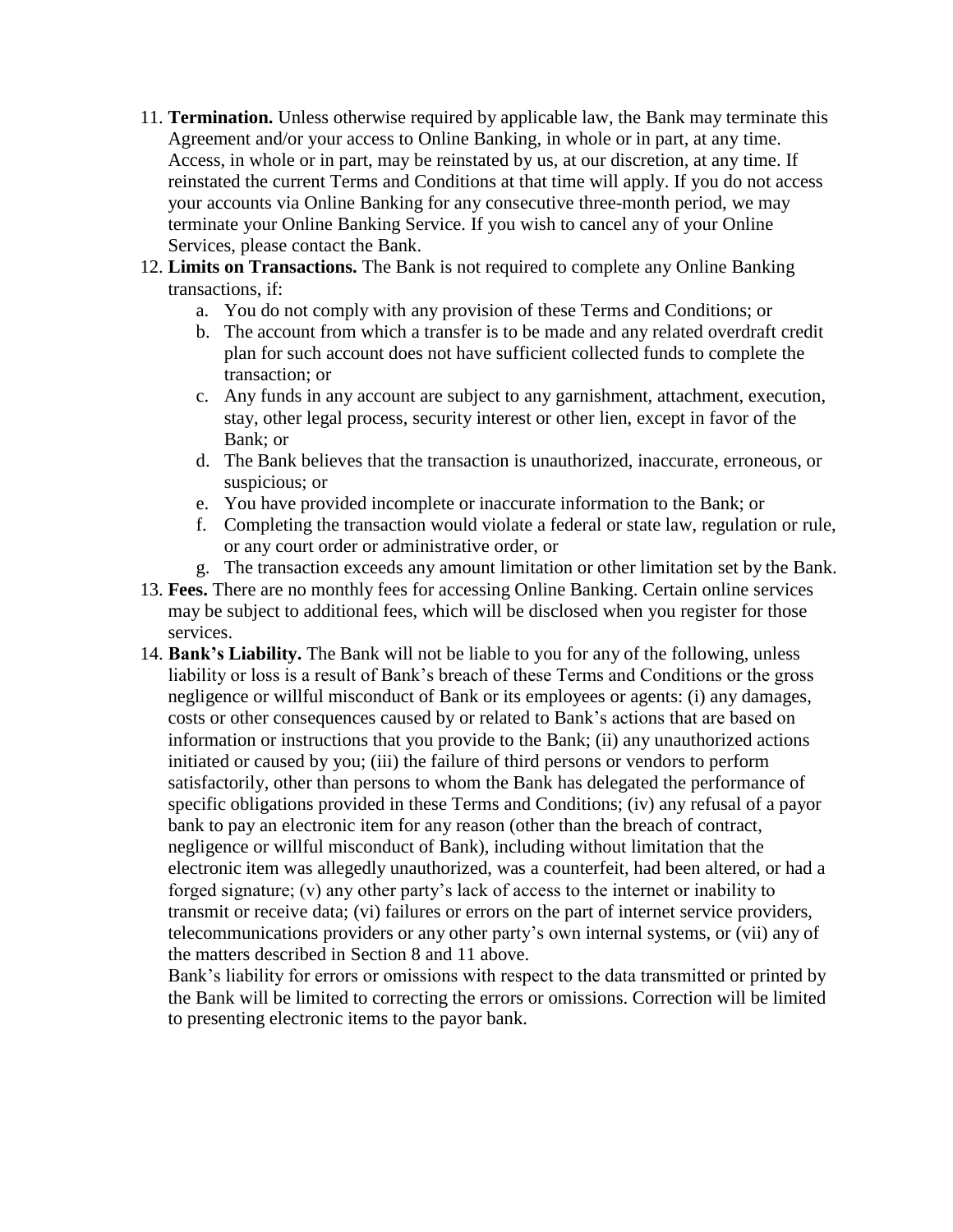NOTWITHSTANDING ANYTHING TO THE CONTRARY IN THESE TERMS AND CONDITIONS, BANK'S AGGREGATE LIABILITY TO CUSTOMER FOR CLAIMS RELATING TO THESE TERMS AND CONDITIONS, WHETHER FOR BREACH, NEGLIGENCE, INFRINGEMENT, IN TORT OR OTHERWISE, AND ARISING DURING ANY TWELVE-MONTH PERIOD SHALL BE LIMITED TO AN AMOUNT EQUAL TO THE TOTAL FEES PAID BY CUSTOMER TO BANK FOR SUCH TWELVE-MONTH PERIOD.

IN NO EVENT WILL EITHER PARTY BE LIABLE FOR ANY CONSEQUENTIAL, INDIRECT, INCIDENTAL, SPECIAL OR PUNITIVE DAMAGES, OR ANY LOST PROFITS OR LOSS OF ANY OPPORTUNITY OR GOOD WILL, EVEN IF SUCH PARTY HAS BEEN ADVISED OF THE POSSIBILITY OF SUCH DAMAGES. BANK AND CUSTOMER ACKNOWLEDGE AND AGREE THAT THE LIMITATIONS OF LIABILITY IN THIS SECTION ARE A BARGAINED FOR ALLOCATION OF RISK AND LIABILITY, AND AGREE TO RESPECT SUCH ALLOCATION OF RISK AND LIABILITY. EACH PARTY ACKNOWLEDGES AND AGREES THAT THE OTHER PARTY WOULD NOT ENTER INTO THESE TERMS AND CONDITIONS WITHOUT THE LIMITATIONS OF LIABILITY SET FORTH IN THIS SECTION.

- 15. **Disclaimer.** BANK'S REPRESENTATIONS, WARRANTIES, OBLIGATIONS AND LIABILITIES, AND CUSTOMER'S RIGHTS AND REMEDIES, SET FORTH IN THESE TERMS AND CONDITIONS ARE EXCLUSIVE. THE SOFTWARE IS PROVIDED BY BANK AND ITS LICENSORS "AS IS". CUSTOMER HEREBY WAIVES AND RELEASES BANK AND ITS LICENSORS AND THEIR RESPECTIVE OWNERS, OFFICERS, AND EMPLOYEES FROM, ALL OTHER REPRESENTATIONS, WARRANTIES OF ANY NATURE, OBLIGATIONS, AND LIABILITIES, WHETHER EXPRESS OR IMPLIED, ARISING BY LAW OR OTHERWISE, WITH RESPECT TO THE SOFTWARE, DOCUMENTATION, AND ANY AND ALL MATTERS ARISING UNDER OR IN CONNECTION WITH THESE TERMS AND CONDITIONS, INCLUDING WITHOUT LIMITATION:
	- a. ANY IMPLIED WARRANTY OF MERCHANTABILITY, FITNESS FOR A PARTICULAR USE, PURPOSE OR APPLICATION, OR OTHER IMPLIED CONTRACTUAL WARRANTY;
	- b. ANY IMPLIED WARRANTY ARISING FROM COURSE OF PERFORMANCE, COURSE OF DEALING, OR USAGE OF TRADE;
	- c. ANY WARRANTIES OF TIMELINESS OR NON-INFRINGEMENT; AND
	- d. ANY OTHER WARRANTY WITH RESPECT TO QUALITY, ACCURACY, OR FREEDOM FROM ERROR. WITHOUT LIMITING THE GENERALITY OF THE FOREGOING, NEITHER BANK NOR ITS LICENSORS WARRANT THAT OPERATION OF THE SOFTWARE OR THE AUTHORIZED EQUIPMENT WILL BE ERROR-FREE OR UNINTERRUPTED.
- 16. **Indemnification.** The Customer agrees to indemnify and hold harmless the Bank and all of the Bank's past, present, and future officers, directors, employees, agents, shareholders, attorneys and affiliates from all claims, demands, judgments, orders, liabilities, losses, actions, causes of actions, damages, costs and attorneys' fees relating in any way to these Terms and Conditions, and any access to or use of Online Banking Services.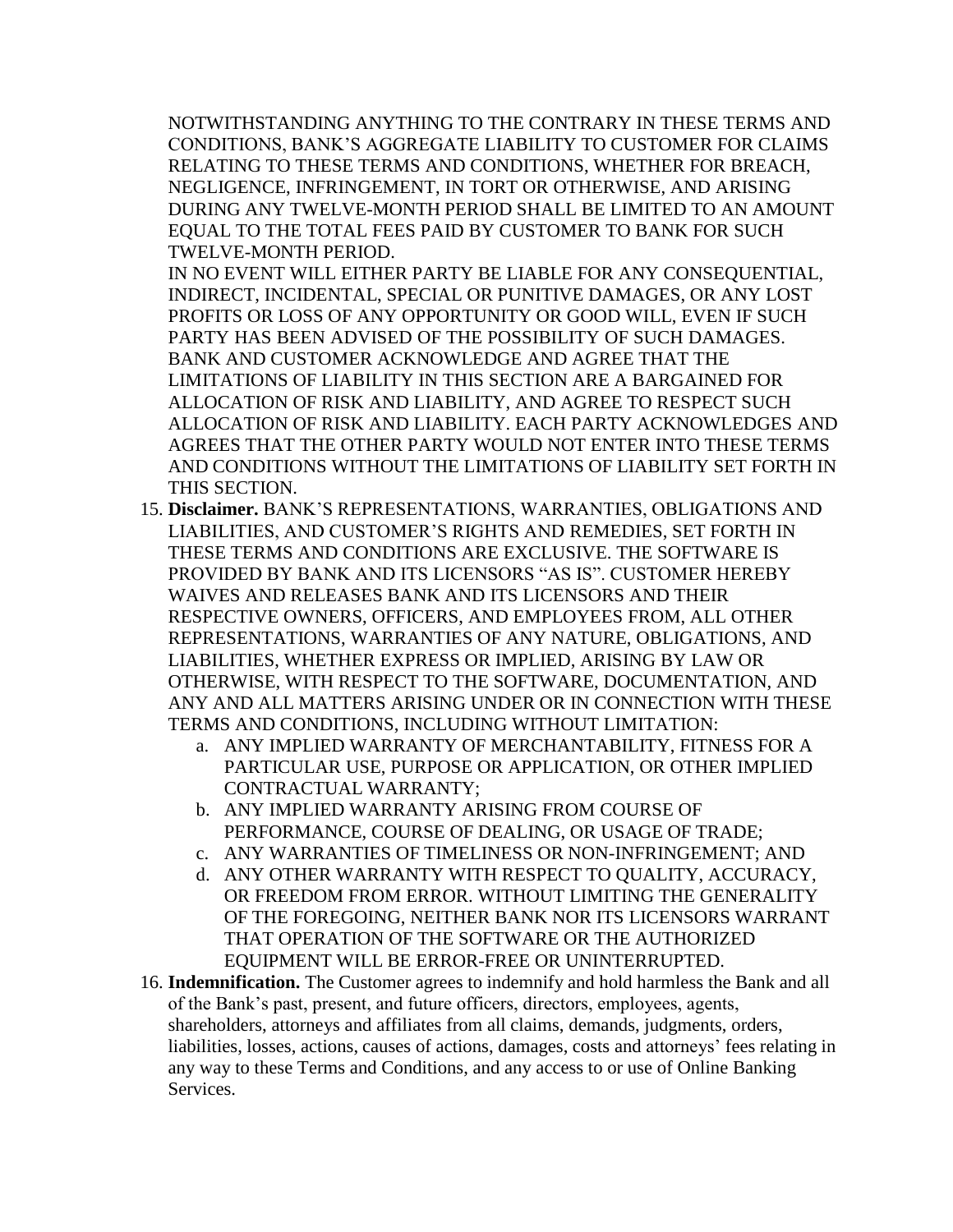- 17. **Applicable Law and Jurisdiction.** These Terms and Conditions will be governed by and construed in accordance with the laws of the state of Minnesota, North Dakota, and Wisconsin, excluding its conflict of law principals. The parties shall submit to venue in and jurisdiction of the courts as provided in the account agreement.
- 18. **Assignment.** Neither party may assign its rights or delegate its duties under these Terms and Conditions without the other party's prior written consent, which will not be unreasonably withheld or delayed. Notwithstanding the foregoing, Bank may assign these Terms and Conditions to an affiliate or subsidiary without Customer's prior consent, provided that Bank remains primarily liable for the performance of its obligations under these Terms and Conditions. Any attempted assignment or delegation without the required consent will be void.
- 19. **Compliance with Laws.** Each party will comply with all applicable federal, state and local laws and regulations with respect to these Terms and Conditions and such party's activities covered by or related to these Terms and Conditions.
- 20. **Construction and Interpretation.** Section headings used herein are for the convenience of reference only, and shall not affect the meaning or interpretation of these Terms and Conditions. The failure of either party to enforce any rights granted under these Terms and Conditions or to take action against the other party in the event of any breach shall not be considered a waiver of that right or breach unless the waiver has been reduced to writing and signed by the waiving party. If any provision of these Terms and Conditions is held invalid, illegal or unenforceable in any particular jurisdiction or circumstance, the remaining provision of these Terms and

Conditions shall remain valid and enforceable in such jurisdiction or circumstance, and such provision shall remain valid and enforceable in any other jurisdiction or circumstance.

- 21. **Entire Agreement.** These Terms and Conditions constitute the entire agreement between Customer and Bank with respect to the subject matter hereof, supersede any prior agreements between Bank and Customer with respect to the subject matter hereof, and shall be binding upon Bank, Customer and their respective successors. These Terms and Conditions may not be amended, modified or changed except in writing and executed by the Bank and the Customer.
- 22. **Force Majeure.** Except for the obligation to make payments, nonperformance by the Bank will be excused to the extent performance is prevented or delayed due to causes beyond the Bank's reasonable control and without its negligent or willful misconduct, including, without limitation, acts of God, natural disasters, terrorist acts, war or other hostilities, labor disputes, civil disturbances, governmental acts, orders or regulations, third party nonperformance or failures or fluctuations in electrical power, heat, light, air conditioning or telecommunications equipment.
- 23. **Notices.** All notices permitted or required under these Terms and Conditions will be in writing and will be deemed given upon actual delivery. That notice or other communication may be sent to you electronically to your internet address as reflected in our then current records.
- 24. **Third Party Beneficiaries.** These Terms and Conditions are for the sole and exclusive benefit of Bank and Customer and are not intended to benefit any third party, except Bank's licensors. Customer and Bank acknowledge and agree that any party that licenses the software to Bank, directly or indirectly through one or more sublicenses, is a third